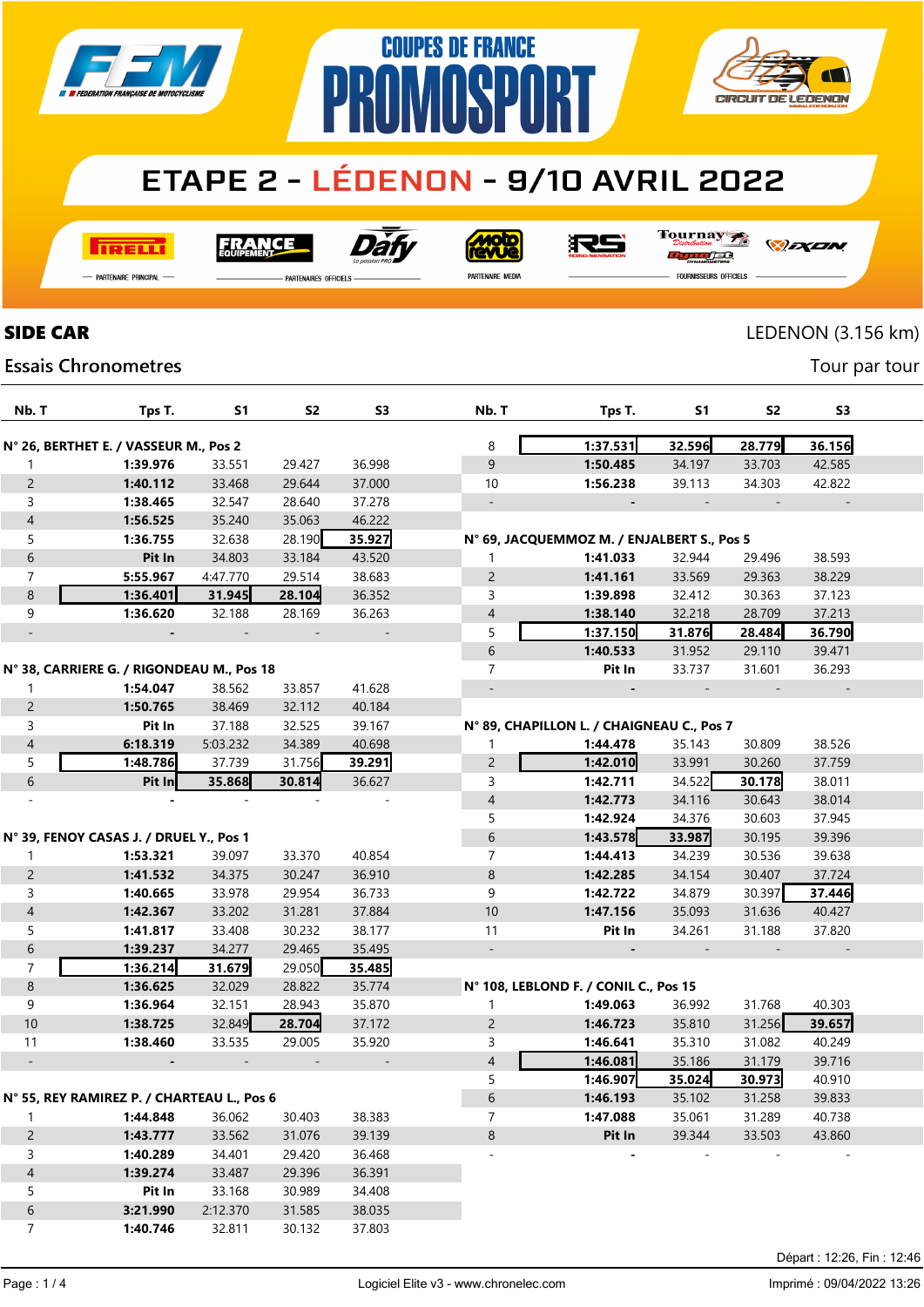



# **ETAPE 2 - LÉDENON - 9/10 AVRIL 2022**

**COUPES DE FRANCE** 

**MASP** 

**I तत्वच**र्च

Dàt **FRANCE** 

<u>ajon</u>

RS

Tournay *DEXEN* JEG

- Partenaire Principal

PARTENAIRES OFFICIELS

PR

PARTENAIRE MEDIA

FOURNISSEURS OFFICIELS

LEDENON (3.156 km)

Tour par tour

#### **Essais Chronometres**

**SIDE CAR** 

| Nb. T                                   | Tps T.                                     | S1       | S <sub>2</sub> | S3                       | Nb. T                    | Tps T.                                           | S1       | S <sub>2</sub> | S3     |  |
|-----------------------------------------|--------------------------------------------|----------|----------------|--------------------------|--------------------------|--------------------------------------------------|----------|----------------|--------|--|
|                                         | N° 128, CROCHEMORE G. / PICQUOIN B., Pos 9 |          |                |                          | 9                        | 1:43.863                                         | 34.519   | 30.396         | 38.948 |  |
| 1                                       | 1:44.690                                   | 34.829   | 30.847         | 39.014                   |                          |                                                  |          |                |        |  |
| $\overline{c}$                          | 1:42.438                                   | 34.094   | 30.030         | 38.314                   |                          |                                                  |          |                |        |  |
| 3                                       | 1:42.764                                   | 34.413   | 30.124         | 38.227                   |                          | N° 163, MICHON J.B / MUGNOT C., Pos 13           |          |                |        |  |
| $\sqrt{4}$                              | Pit In                                     | 35.873   | 35.199         | 43.548                   | 1                        | 1:47.945                                         | 36.198   | 31.870         | 39.877 |  |
| 5                                       | 8:03.076                                   | 6:53.738 | 30.798         | 38.540                   | $\overline{c}$           | 1:48.141                                         | 37.209   | 31.103         | 39.829 |  |
| $\,$ 6 $\,$                             | 1:44.790                                   | 34.571   | 30.201         | 40.018                   | 3                        | 1:48.083                                         | 37.758   | 30.932         | 39.393 |  |
| $\overline{7}$                          | 1:43.218                                   | 34.360   | 30.130         | 38.728                   | 4                        | 1:45.259                                         | 35.313   | 30.805         | 39.141 |  |
| $\overline{\phantom{a}}$                |                                            |          |                | $\overline{\phantom{m}}$ | 5                        | Pit In                                           | 36.967   | 31.274         | 47.572 |  |
|                                         |                                            |          |                |                          | 6                        | 5:45.240                                         | 4:28.019 | 33.584         | 43.637 |  |
|                                         | N° 139, HICKS S. / CAPDEVILLE V., Pos 16   |          |                |                          | 7                        | 1:46.126                                         | 35.310   | 30.558         | 40.258 |  |
| 1                                       | 1:49.096                                   | 37.483   | 32.158         | 39.455                   | 8                        | 1:46.420                                         | 36.009   | 31.233         | 39.178 |  |
| $\overline{c}$                          | 1:47.559                                   | 36.837   | 31.232         | 39.490                   |                          |                                                  |          |                |        |  |
| 3                                       | 1:46.934                                   | 36.491   | 30.789         | 39.654                   |                          |                                                  |          |                |        |  |
| $\sqrt{4}$                              | 1:46.933                                   | 36.723   | 30.792         | 39.418                   |                          | N° 259, MASSACRIER T. / LAFON P., Pos 4          |          |                |        |  |
| 5                                       | 1:47.587                                   | 36.510   | 31.482         | 39.595                   | 1                        | 1:48.552                                         | 35.347   | 32.478         | 40.727 |  |
| $\,$ 6 $\,$                             | 1:46.362                                   | 36.208   | 30.940         | 39.214                   | $\overline{c}$           | 1:41.550                                         | 34.345   | 30.165         | 37.040 |  |
| $\overline{7}$                          | 1:48.373                                   | 36.589   | 32.332         | 39.452                   | 3                        | 1:39.729                                         | 33.221   | 29.507         | 37.001 |  |
| $\,8\,$                                 | 1:47.168                                   | 36.115   | 31.516         | 39.537                   | 4                        | 1:42.796                                         | 32.959   | 31.433         | 38.404 |  |
| 9                                       | 1:48.483                                   | 36.396   | 31.046         | 41.041                   | 5                        | 1:40.301                                         | 32.802   | 30.417         | 37.082 |  |
| 10                                      | 1:46.938                                   | 36.275   | 30.694         | 39.969                   | 6                        | 1:38.531                                         | 33.011   | 28.617         | 36.903 |  |
|                                         |                                            |          |                |                          | $\overline{7}$           | 1:38.431                                         | 32.810   | 28.723         | 36.898 |  |
|                                         |                                            |          |                |                          | 8                        | 1:38.505                                         | 33.154   | 28.774         | 36.577 |  |
|                                         | Nº 156, GILARD Y. / ECORCHARD L., Pos 14   |          |                |                          | 9                        | 1:36.812                                         | 32.500   | 28.244         | 36.068 |  |
| 1                                       | 1:47.096                                   | 36.254   | 31.045         | 39.797                   | $10$                     | 1:40.113                                         | 32.595   | 29.424         | 38.094 |  |
| $\overline{c}$                          | 1:46.404                                   | 35.549   | 30.664         | 40.191                   | 11                       | 1:39.565                                         | 33.094   | 29.619         | 36.852 |  |
| 3                                       | Pit In                                     | 37.093   | 32.146         | 37.490                   | $\overline{\phantom{a}}$ |                                                  |          |                |        |  |
| $\overline{4}$                          | 5:43.590                                   | 4:29.993 | 32.510         | 41.087                   |                          |                                                  |          |                |        |  |
| 5                                       | 1:45.527                                   | 35.686   | 30.423         | 39.418                   |                          | N° 284, DOUANE CHAZELLE C. / INNOCENT S., Pos 17 |          |                |        |  |
| $\,$ 6 $\,$                             | 1:45.733                                   | 35.821   | 30.225         | 39.687                   | 1                        | 1:50.613                                         | 37.776   | 31.541         | 41.296 |  |
| $\overline{7}$                          | 1:46.040                                   | 36.090   | 30.007         | 39.943                   | 2                        | 1:48.961                                         | 37.225   | 31.188         | 40.548 |  |
| $\bf 8$                                 | Pit In                                     | 35.384   | 32.415         | 40.309                   | 3                        | 1:49.674                                         | 37.428   | 31.426         | 40.820 |  |
|                                         |                                            |          |                |                          | 4                        | Pit In                                           | 37.144   | 31.680         | 40.187 |  |
|                                         |                                            |          |                |                          | 5                        | 7:39.647                                         | 6:27.344 | 31.972         | 40.331 |  |
| N° 158, NODELFER Y. / BONNOT D., Pos 10 |                                            |          |                | 6                        | 1:48.650                 | 36.363                                           | 30.987   | 41.300         |        |  |
| $\mathbf{1}$                            | 1:47.853                                   | 36.153   | 31.448         | 40.252                   | $\overline{7}$           | Pit In                                           | 40.655   | 35.038         | 41.362 |  |
| $\overline{2}$                          | 1:46.347                                   | 34.961   | 31.722         | 39.664                   |                          | $\overline{\phantom{a}}$                         |          |                |        |  |
| 3                                       | 1:48.610                                   | 35.615   | 33.278         | 39.717                   |                          |                                                  |          |                |        |  |
| $\overline{4}$                          | 1:46.478                                   | 35.000   | 31.440         | 40.038                   |                          |                                                  |          |                |        |  |
| 5                                       | Pit In                                     | 38.946   | 34.752         | 41.435                   |                          |                                                  |          |                |        |  |
| $6\phantom{a}$                          | 4:31.880                                   | 3:21.132 | 31.251         | 39.497                   |                          |                                                  |          |                |        |  |
| $\overline{7}$                          | 1:44.069                                   | 34.525   | 30.402         | 39.142                   |                          |                                                  |          |                |        |  |

 $\delta$ 

1:47.450

35.199

31.301

40.950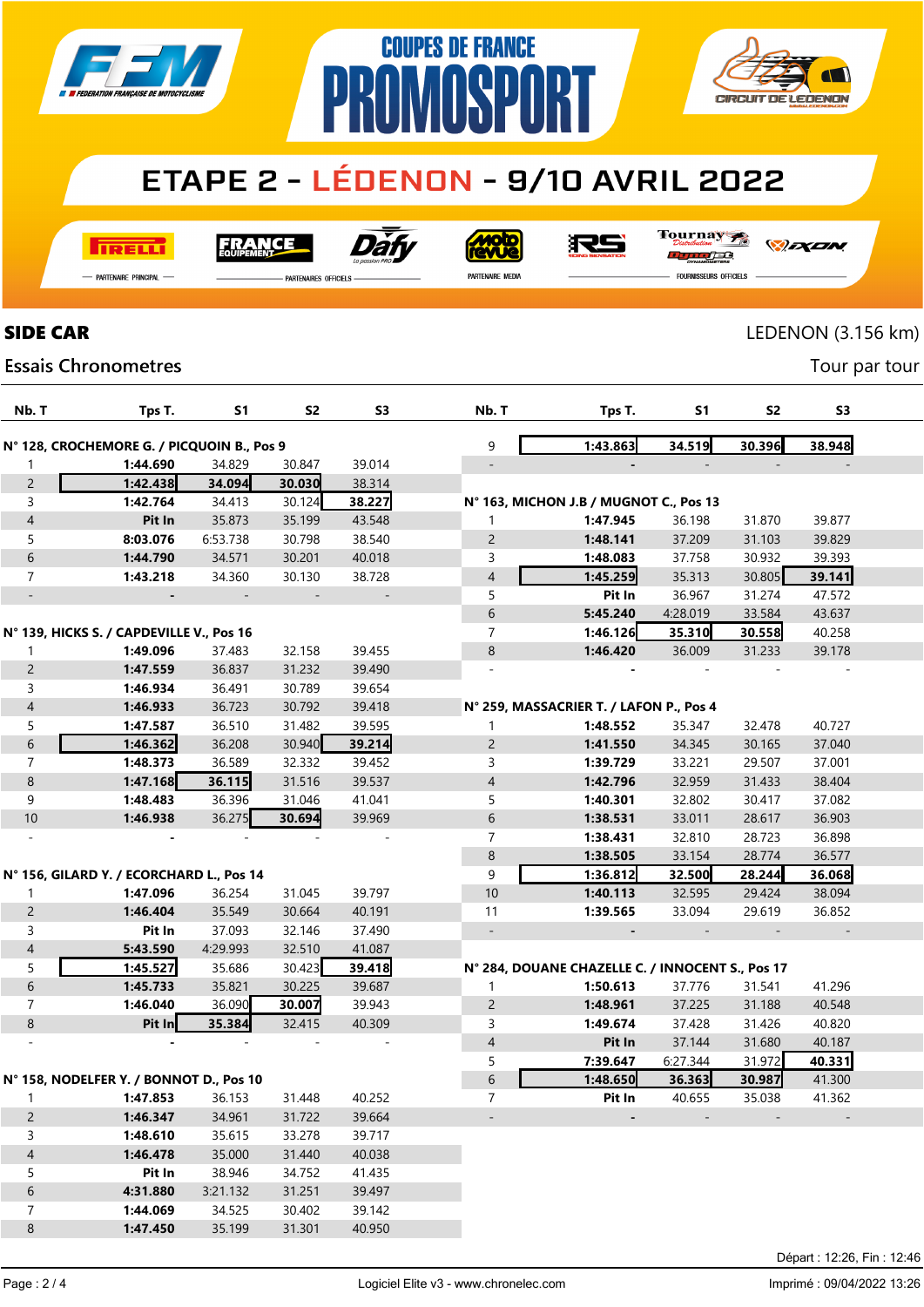| <b>EN EXPERIENCE AND FRANÇAISE DE MOTOCYCLISME</b> |  |
|----------------------------------------------------|--|
|                                                    |  |





# **ETAPE 2 - LÉDENON - 9/10 AVRIL 2022**

**TRELLI** 

FRANCE

Dàt

**MOLO** 

RS

Tournay *DEXEN* orse

- Partenaire Principal

PARTENAIRES OFFICIELS

PARTENAIRE MEDIA

**FOURNISSEURS OFFICIELS** 

SIDE CAR LEDENON (3.156 km)

Tour par tour

### **Essais Chronometres**

| Nb. T                                  | Tps T.                                    | <b>S1</b>        | S2                       | S <sub>3</sub>           | Nb. T |  | Tps T. | <b>S1</b> | S <sub>2</sub> |  |
|----------------------------------------|-------------------------------------------|------------------|--------------------------|--------------------------|-------|--|--------|-----------|----------------|--|
|                                        |                                           |                  |                          |                          |       |  |        |           |                |  |
|                                        | N° 515, LEGRAND P. / LEGRAND N., Pos 11   |                  | 31.638                   |                          |       |  |        |           |                |  |
| $\mathbf{1}$<br>$\overline{c}$         | 1:46.446<br>1:44.422                      | 35.957<br>34.589 | 31.109                   | 38.851<br>38.724         |       |  |        |           |                |  |
| 3                                      | 1:46.117                                  | 35.620           | 31.179                   | 39.318                   |       |  |        |           |                |  |
| $\overline{4}$                         | 1:45.226                                  | 35.358           | 31.265                   | 38.603                   |       |  |        |           |                |  |
| 5                                      | Pit In                                    | 35.741           | 33.915                   | 38.013                   |       |  |        |           |                |  |
| $\Box$                                 | $\blacksquare$                            | $\Box$           | $\sim$                   | $\overline{\phantom{a}}$ |       |  |        |           |                |  |
|                                        |                                           |                  |                          |                          |       |  |        |           |                |  |
| N° 526, CROCHET A. / PACHOUD J., Pos 8 |                                           |                  |                          |                          |       |  |        |           |                |  |
| $\mathbf{1}$                           | 1:45.973                                  | 36.228           | 30.551                   | 39.194                   |       |  |        |           |                |  |
| $\overline{2}$                         | 1:44.380                                  | 35.459           | 30.253                   | 38.668                   |       |  |        |           |                |  |
| 3                                      | 1:43.311                                  | 34.418           | 30.030                   | 38.863                   |       |  |        |           |                |  |
| $\overline{4}$                         | Pit In                                    | 36.674           | 32.808                   | 38.822                   |       |  |        |           |                |  |
| 5                                      | 5:06.696                                  | 3:55.844         | 31.454                   | 39.398                   |       |  |        |           |                |  |
| $\sqrt{6}$                             | 1:43.444                                  | 34.571           | 30.288                   | 38.585                   |       |  |        |           |                |  |
| $\overline{7}$                         | 1:42.376                                  | 33.868           | 29.703                   | 38.805                   |       |  |        |           |                |  |
| $\bf 8$                                | Pit In                                    | 36.147           | 31.860                   | 40.497                   |       |  |        |           |                |  |
| $\overline{\phantom{a}}$               |                                           |                  |                          | $\overline{\phantom{a}}$ |       |  |        |           |                |  |
|                                        |                                           |                  |                          |                          |       |  |        |           |                |  |
|                                        | N° 529, DESCOURS D. / DESCOURS L., Pos 12 |                  |                          |                          |       |  |        |           |                |  |
| $\mathbf{1}$                           | 3:41.638                                  | 2:29.951         | 31.900                   | 39.787                   |       |  |        |           |                |  |
| $\overline{c}$                         | 2:44.666                                  | 35.450           | 1:27.957                 | 41.259                   |       |  |        |           |                |  |
| 3                                      | 1:45.186                                  | 35.019           | 30.923                   | 39.244                   |       |  |        |           |                |  |
| $\overline{4}$                         | 1:45.243                                  | 35.087           | 31.137                   | 39.019                   |       |  |        |           |                |  |
| 5                                      | Pit In                                    | 34.466           | 30.684                   | 38.591                   |       |  |        |           |                |  |
| $\overline{\phantom{a}}$               |                                           | $\equiv$         | ÷.                       | $\sim$                   |       |  |        |           |                |  |
|                                        |                                           |                  |                          |                          |       |  |        |           |                |  |
|                                        | N° 538, CHARROIN L. / PECHOUX G., Pos 19  |                  |                          |                          |       |  |        |           |                |  |
|                                        |                                           |                  |                          |                          |       |  |        |           |                |  |
|                                        |                                           |                  |                          |                          |       |  |        |           |                |  |
|                                        | N° 588, CHANAL C. / LAVOREL O., Pos 3     |                  |                          |                          |       |  |        |           |                |  |
| $\mathbf{1}$                           | 1:43.629                                  | 35.784           | 30.234                   | 37.611                   |       |  |        |           |                |  |
| $\overline{2}$                         | 1:39.756                                  | 33.809<br>34.073 | 29.322                   | 36.625                   |       |  |        |           |                |  |
| 3<br>$\overline{4}$                    | 1:42.701                                  |                  | 31.416<br>28.302         | 37.212                   |       |  |        |           |                |  |
| 5                                      | 1:36.574<br>1:38.882                      | 32.285<br>32.285 | 30.421                   | 35.987<br>36.176         |       |  |        |           |                |  |
| $\sqrt{6}$                             | Pit In                                    | 31.919           |                          | 33.748                   |       |  |        |           |                |  |
| $\equiv$                               |                                           | $\overline{a}$   | 29.040                   | $\sim$                   |       |  |        |           |                |  |
|                                        |                                           |                  | $\overline{\phantom{a}}$ |                          |       |  |        |           |                |  |